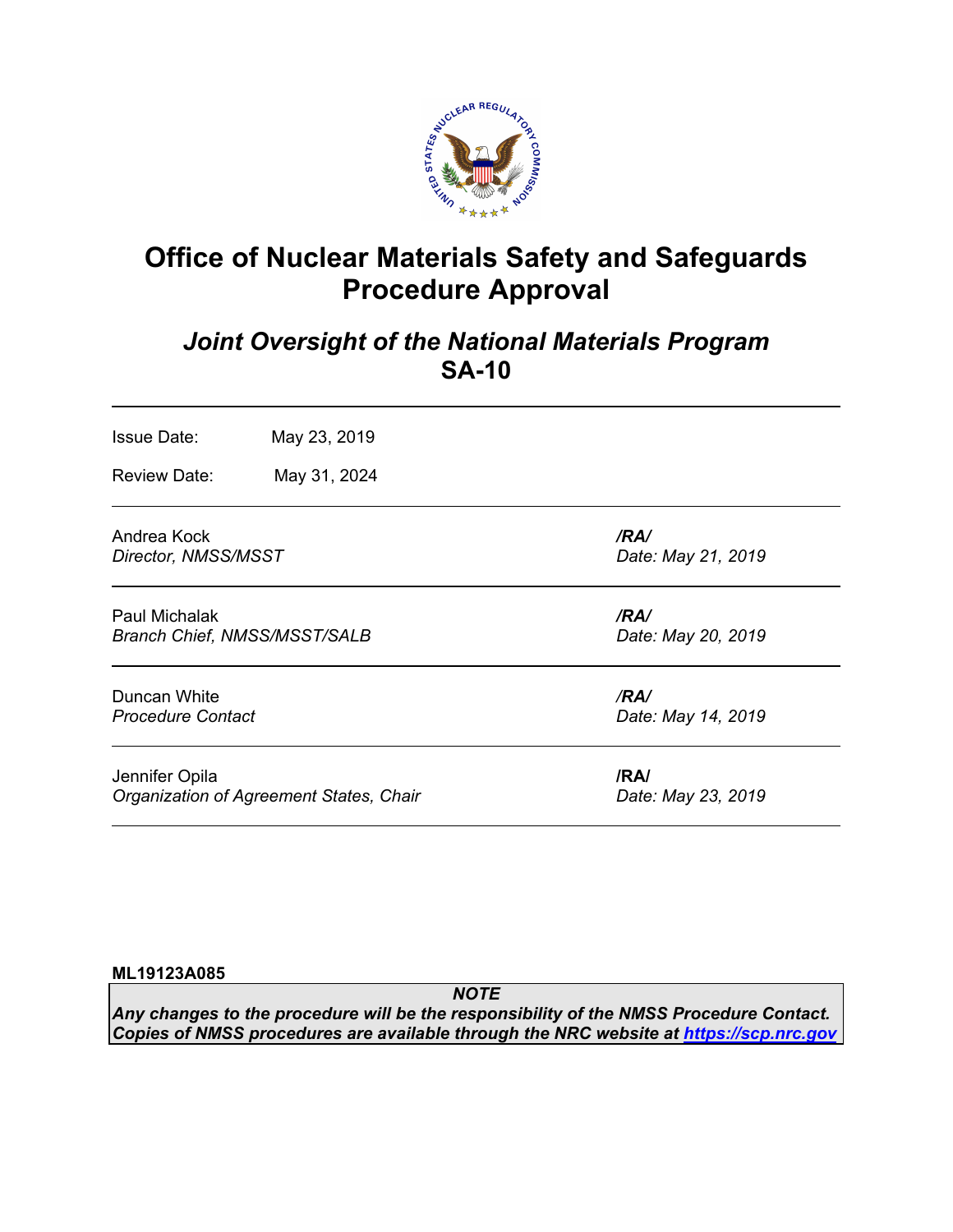### I. **PURPOSE**

#### A. Introduction

Over the last 25 years, there has been a broad acceptance in all levels of the NRC of the importance of the partnership with the Agreement States. From 1999 to 2005, a considerable amount of the NRC and Agreement State work went into establishing the framework for the National Materials Program (NMP).<sup>1</sup> In early 2000, the National Materials Program Working Group (NMPWG) was established to address the impacts of the increasing number of Agreement States and provide options for an NMP. In June 2001, the NMPWG final report was transmitted to the Commission in SECY-01-0112 (Agencywide Documents Access and Management System (ADAMS) Accession Number ML011590426). Implementation of the recommendations from the NMPWG resulted in changes in legislation<sup>2</sup> and agency processes, or expansion of existing programs. Additional NMP activities were also implemented based on the lessons learned from the NMPWG experience. This included the establishment in 2009 of the joint setting of priorities and improved integration of the work from various materials related working groups.3 Despite the implementation of a number of NMP activities, no mechanism was established to communicate the NMP definition, coordinate or measure success of NMP activities.

In April 2018, the NRC's Office of Inspector General (OIG) completed the "Audit of NRC's Oversight of the National Materials Program" OIG-18-A-11. The objective of the OIG audit was to determine if the NMP is an effective and efficient framework for carrying out NRC and Agreement State radiation safety regulatory programs. Since the success of the NMP is based on the partnership between the NRC and the Agreement States, the OIG concluded that there is an inconsistent understanding as a result of the NMP framework not being well documented or communicated to its stakeholders. The audit also concluded that it lacked a champion. The OIG noted that designating an individual with expert knowledge in the NMP to serve as its champion could strengthen partnership and improve program understanding and consistency.

The OIG made two recommendations to improve the effectiveness of NRC's oversight of the NMP through improving documentation and communication of the Program framework.

- Formalize the National Materials Program framework in a document to include a definition, vision, mission, goals and objectives, membership, members' roles and responsibilities, and activities.
- Designate an NRC individual with expert knowledge to serve as the National Materials Program champion to help with consistent communication. The NRC should also encourage the Agreement States to create a co-champion to serve alongside the NRC champion.

 $\overline{a}$ <sup>1</sup> See https://scp.nrc.gov/materials.html for list of work products, meetings, presentations and publications related to the National Materials Program activities from 1999 to 2005.

<sup>2</sup> Energy Policy Act of 2005

<sup>3</sup> Staff Requirements – Meeting with Organization of Agreement States (OAS) and Conference of Radiation Control Program Directors (CRCPD), August 14, 2008 (https://www.nrc.gov/reading-rm/doccollections/commission/srm/meet/2008/m20080814.pdf)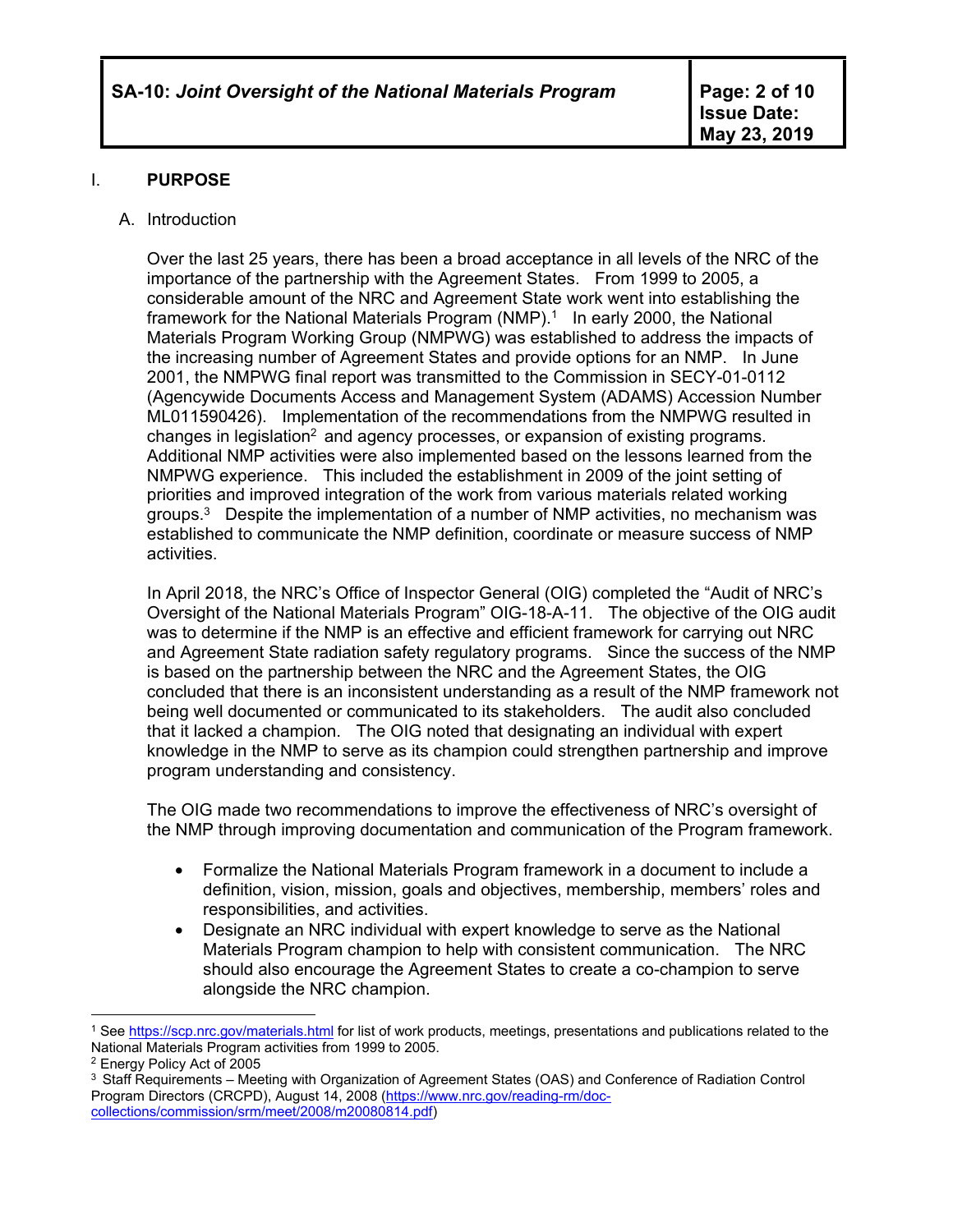The NRC staff agreed with the recommendations and took action to address the recommendations. The development of this procedure with the Organization of Agreement States (OAS) Board and input from the Agreement States is an important step to formalize the NMP framework into a single document.

- B. Fundamentals of the National Materials Program: Definition, Mission, Goal and Vision
	- 1. Definition: The broad collective effort within which both the NRC and the Agreement States function in carrying out their respective regulatory programs for radioactive material.
	- 2. Mission: The mission of the NMP is to create a genuine partnership between the NRC and Agreement States that will ensure protection of public health, safety, security, and the environment from the hazards associated with radioactive material.
	- 3. Goal: The goal of the NMP is the protection of public health, safety, security, and the environment associated with the hazards of radioactive material while effectively using regulatory resources.
	- 4. Vision: Although the term NMP has only been in common usage since the late 1990s, it was not until 2017 that the term NMP was first incorporated into an NRC policy document. The Agreement State Program Policy Statement states:

"The vision of the National Materials Program (NMP) is to provide a coherent national system for the regulation of agreement material with the goal of protecting public health, safety, security and the environment through compatible regulatory programs. Through the NMP, the NRC and Agreement States function as regulatory partners."

#### **II. OBJECTIVES**

The following objectives will continue to guide the efforts to achieve the goals of the NMP. These objectives reflect the attributes identified by the NMPWG in SECY-01-0112 and address the need for flexibility, open communications, partnership, and predictability in the implementation of the NMP by the NRC and the Agreement States.

- A. Optimize the resources of the NRC and the Agreement States programs:
	- 1. Implementation of regulatory priorities through resource sharing by materials regulatory programs.
	- 2. For the NMP to be successful, all materials regulatory programs should participate to the extent possible. Participation means a commitment of resources, such as staff time and/or financial support.
	- 3. Prevent duplication of effort among regulatory programs.
- B. Account for individual agency needs and abilities: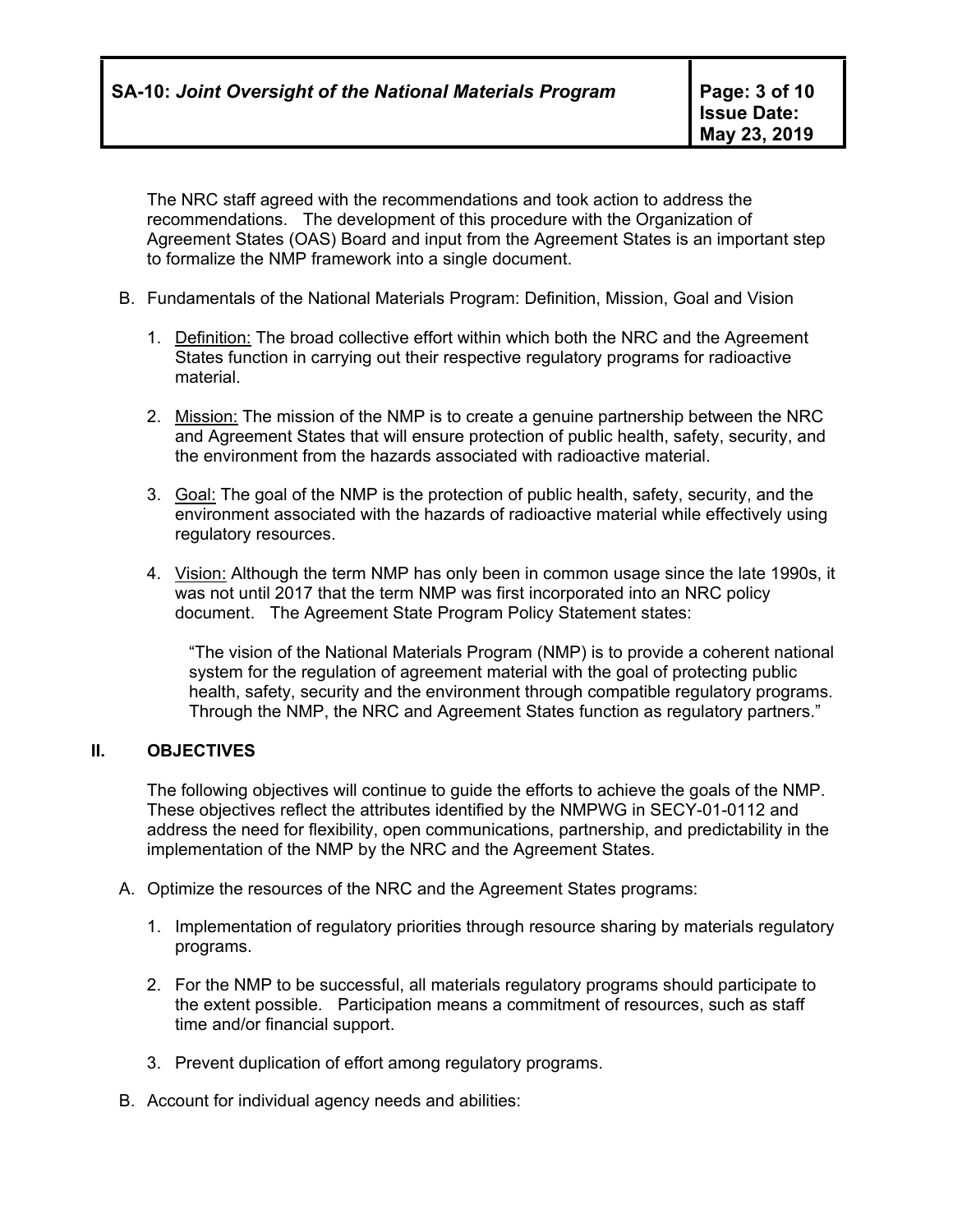- 1. The NRC and Agreement States have developed expertise in specific regulatory and technical areas that should be shared throughout the NMP.
- 2. Despite the need for consistency and cooperation, there will be situations in which the NRC and Agreement States have unique legal, jurisdictional, or managerial obligations that must be met. These specific obligations must not be impeded by the NMP.
- C. Promote consensus on regulatory priorities and approaches:
	- 1. Regulatory priorities should be established and periodically reviewed through a collaborative process involving both the NRC and Agreement States in which general agreement is reached. This includes input that could be considered in the NRC rulemaking process.
	- 2. Regulatory priorities should be jointly established and periodically reviewed consistent with regulatory goals (e.g., rulemaking, guidance development, etc.). The schedule or plan for achieving those priorities and the best use of resources to accomplish those priorities should be coordinated.
- D. Promote consistent exchange of information:
	- 1. Maintain the State Communication Portal for the collection of information to ensure its availability to the NMP.
	- 2. Maintain open lines of communications at all levels throughout the NMP.
- E. Recognize and share successes:

The NRC and Agreement States have individual regulatory successes as well as successful efforts that are cooperative. It is important to recognize those regulatory successes that can be used to enhance program elements and practices throughout the NMP.

#### **III. ROLES AND RESPONSIBILITIES**

- A. Director, Office of Nuclear Materials Safety and Safeguards/Division of Materials Safety, Security, State, and Tribal Programs (NMSS/MSST)
	- 1. Ensures the implementation of the NMP jointly with the Agreement States to enhance the NRC-Agreement State partnership.
	- 2. Ensures the implementation of the NMP for the protection of public health, security, and the environment from the hazards associated with radioactive materials.
	- 3. Together with the Agreement States, sets expectations and overall strategy for the oversight of the NMP.
	- 4. Appoints the NRC Champion.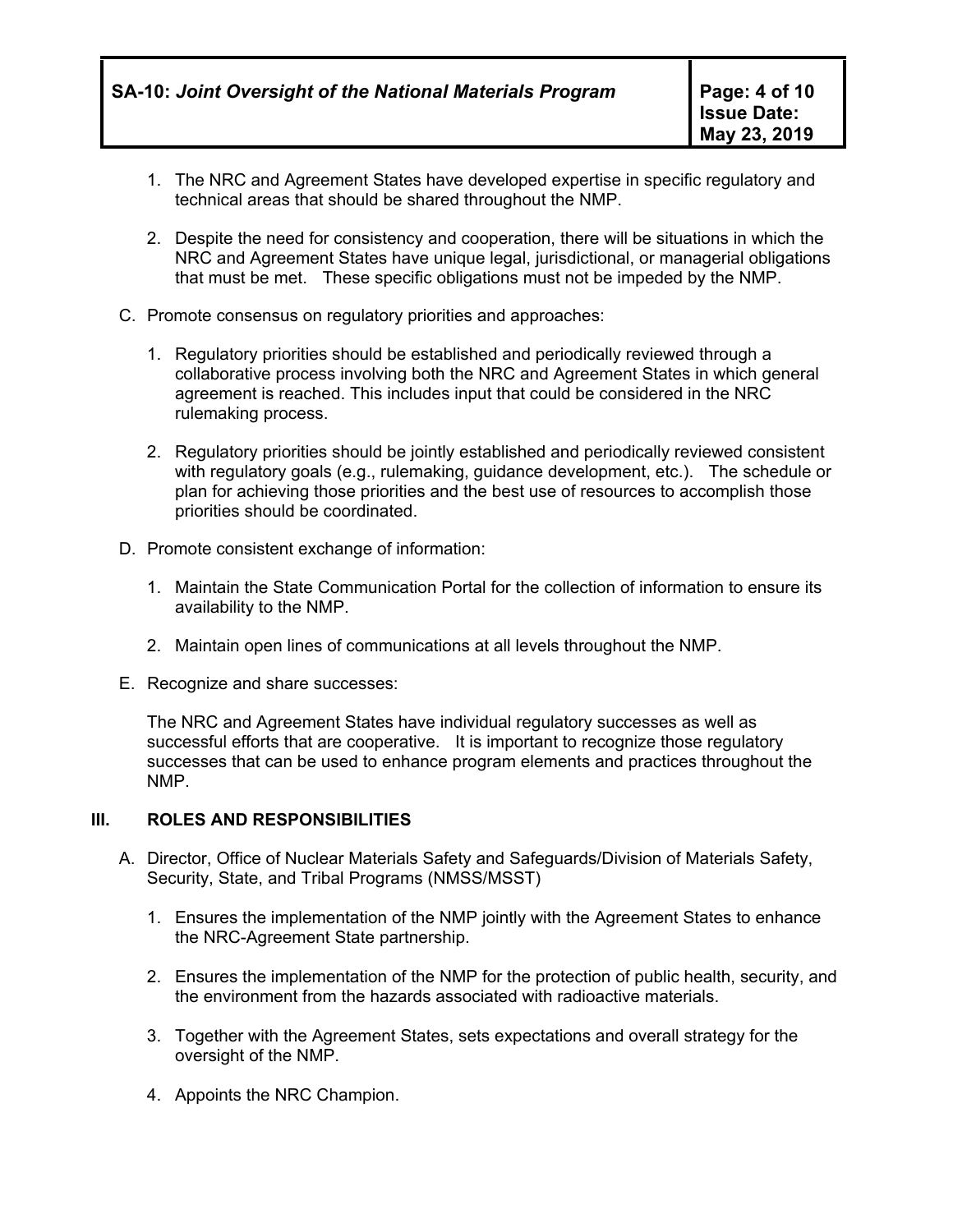- 5. Meets periodically with the NRC Champion and the Chief, State Agreements and Liaison Programs Branch (SALB), to discuss the status of NMP activities, and Agreement State/OAS issues and concerns on NMP matters.
- B. NRC Champion, MSST. The NRC Champion should have expert knowledge of the NMP and is a subject matter expert on NRC and Agreement State issues.
	- 1. Serves as the NRC's primary point-of-contact for NMP activities.
	- 2. Ensures the coordination of all NMP issues with Agreement State Champion, NRC staff, the Agreement States, and the OAS Board.
	- 3. Together with the Agreement State Champion, ensures the monitoring of NMP activities, evaluation and development of NMP policy, and development of criteria and methodology to assess the uniformity and adequacy of the implementation of the NMP.
	- 4. Ensures the identification of additional areas of NRC/Agreement States cooperation and specific products or processes that would benefit the evolution of the NMP.
	- 5. Ensures the identification of additional actions to help to strengthen the understanding of, and consistency within, the NMP.
	- 6. Ensures that the MSST Director, SALB, and other NRC staff are routinely informed of NMP activities; and any Agreement State/OAS issues and concerns on NMP matters.
	- 7. Encourages NRC and Agreement State participation in NMP activities.
	- 8. Ensures the facilitation of communication between NRC and the Agreement States on NMP issues.
	- 9. Ensures that jointly developed periodic reports are provided to NRC and Agreement States on NMP activities, issues, and performance.
	- 10. Works with the Agreement State Champion, MSST Director, and OAS Board to establish annual NMP goals, priorities, and quality measures.
- C. State Agreements and Liaison Programs Branch (SALB)
	- 1. Supports the NRC Champion in the oversight of the NMP.
	- 2. Provides input to the NRC Champion on NMP activities.
	- 3. Performs routine communication and coordination with OAS and Agreement States regarding NMP activities.
- D. NRC Regional Offices, Division of Nuclear Materials Safety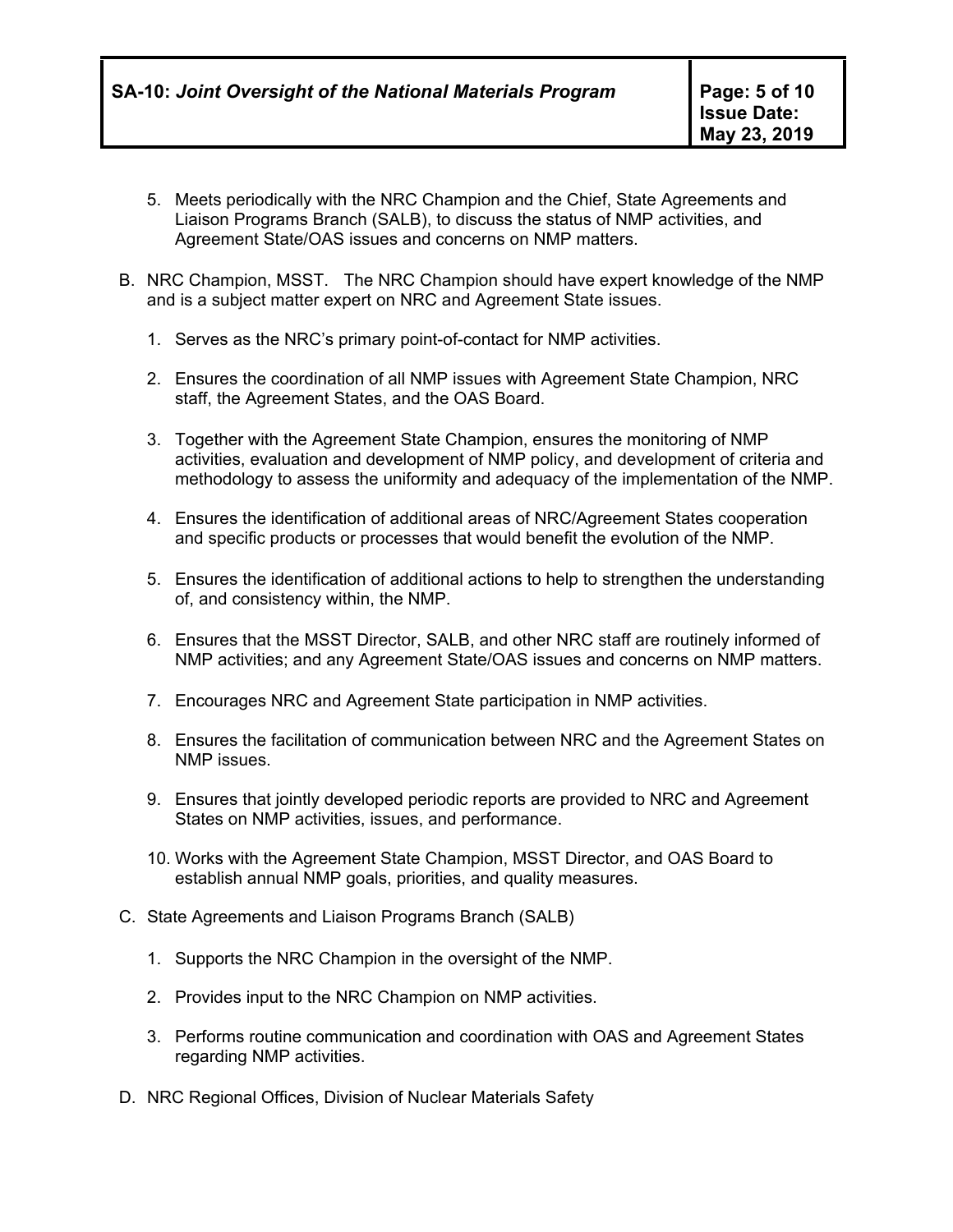- 1. Implements the NMP program to ensure the protection of public health, security, and the environment from the hazards associated with radioactive materials.
- 2. Provides input to SALB, MSST, and the NRC Champion on NMP activities.
- E. OAS Executive Board
	- 1. Encourages Agreement State participation in NMP activities.
	- 2. Works with the NRC to establish annual NMP goals and priorities, and related quality measures.
	- 3. Appoints the Agreement State NMP Champion.
- F. Agreement State Champion. The Agreement State Champion should have expert knowledge of the NMP and be a subject matter expert on Agreement State issues.
	- 1. Serves as the Agreement States' primary point of contact for NMP activities.
	- 2. Ensures the coordination of all NMP issues with NRC staff, the Agreement States, and the OAS Board.
	- 3. Together with the NRC Champion, ensures the monitoring of NMP activities, evaluation and development of NMP policy, and development of criteria and methodology to assess the uniformity and adequacy of the implementation of the NMP.
	- 4. Ensures the identification of additional areas of NRC/Agreement States cooperation and specific products or specific processes that would benefit the evolution of the NMP.
	- 5. Ensures the identification of additional actions to help to strengthen the understanding of, and consistency within, the NMP.
	- 6. Ensures that the OAS Board and the Agreement States are routinely informed of NMP activities, and the NRC issues and concerns on NMP matters.
	- 7. Encourages NRC and Agreement State participation in NMP activities to enhance the NRC-Agreement State partnership.
	- 8. Ensures the facilitation of communication between NRC and the Agreement States on NMP issues.
	- 9. Ensures that jointly developed periodic reports are provided to NRC and Agreement States on NMP activities, issues, and performance.
	- 10. Works with the NRC Champion, MSST Director, and OAS Board to establish annual NMP goals, priorities, and quality measures.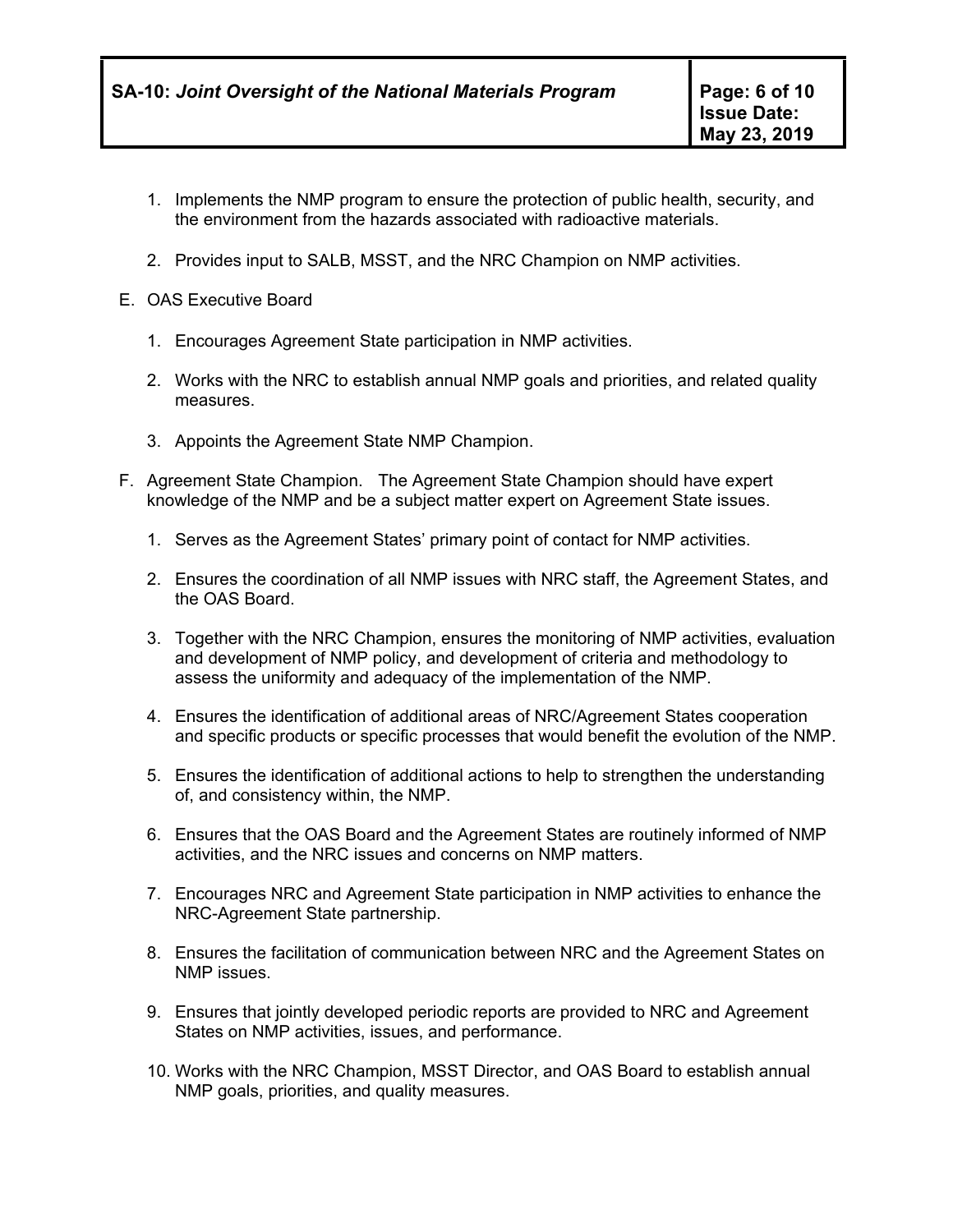#### G. Agreement States

- 1. Implements the NMP program to ensure the protection of public health, safety, security, and the environment from the hazards associated with radioactive materials.
- 2. To the extent practicable, encourages their respective staff to participate in NMP activities.
- 3. Provides input to the OAS Board on the establishment of the annual NMP goals and priorities.
- 4. Provides input to OAS Board on Agreement State NMP activities, issues, and performance.

#### **IV. GUIDANCE**

A. Establishment of Annual Goals and Priorities

The NRC and the OAS Board will collaborate on an annual basis to set NMP goals and priorities.

- 1. The NMP Champions will facilitate the collaborative development of the annual NMP goals and priorities.
- 2. The annual NMP goals and priorities should be consistent with the mission and objectives of the NMP.
- 3. The NRC and the OAS Board will determine the process and timing for the establishment and communication of the annual NMP goals and priorities.
- 4. In conjunction with the development of the annual NMP goals and priorities, the NRC and the OAS Board will review and revise, as needed, the NMP activities that are tracked and monitored, and the quality measures used to measure NMP performance.
- B. Handling of NMP Issues

Any issue regarding the implementation of an NMP activity from the OAS Board, an Agreement State, the NRC staff, or other affected stakeholder should be bought to the attention of the Agreement State and NRC Champions. The NRC and Agreement State Champions will ensure that the following actions are taken:

1. Acknowledge receipt of the issue with the individual(s) who raised the matter for consideration.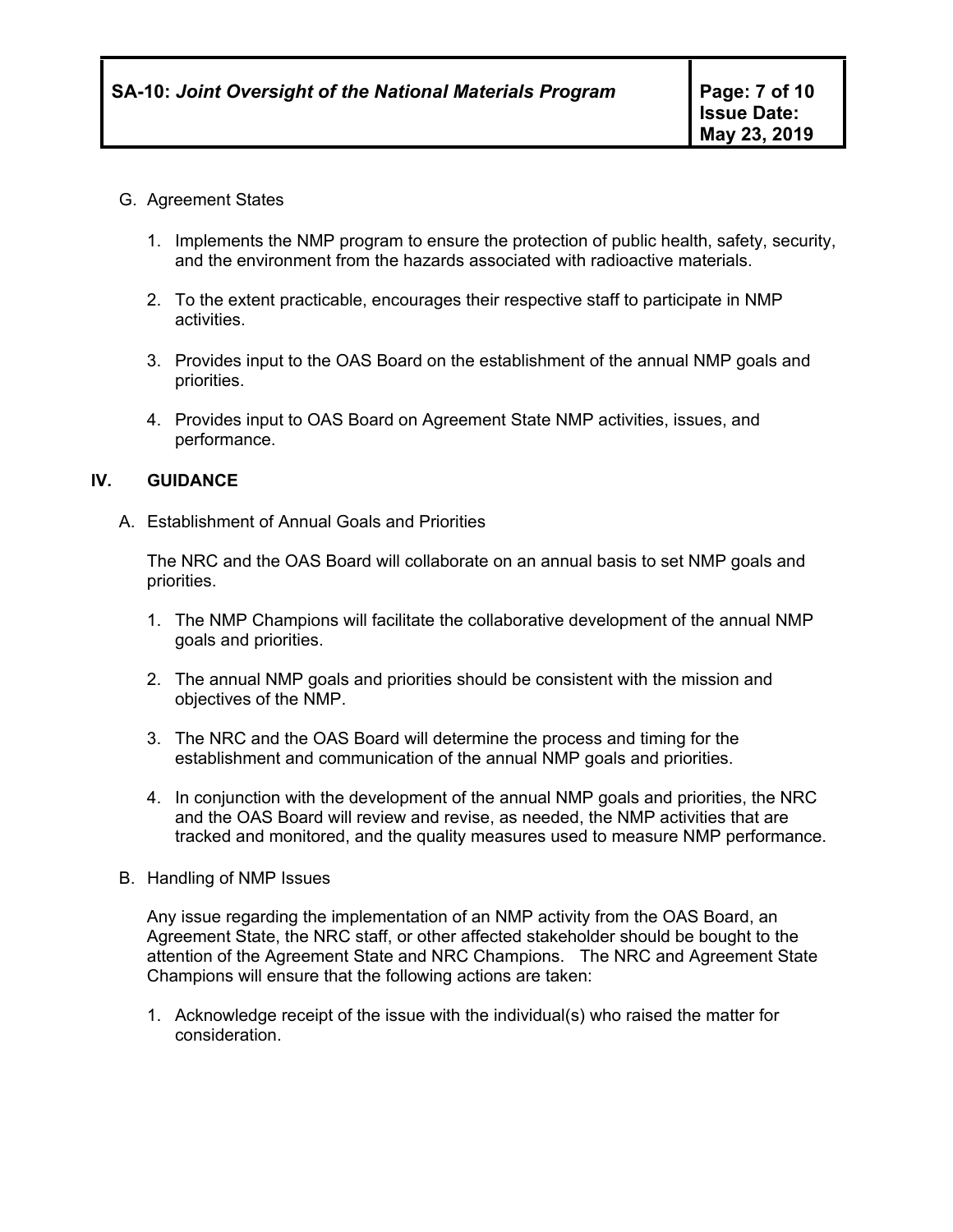- 2. With the Agreement State Champion, discuss the issue with the SALB Branch Chief, other NRC staff as needed, and the OAS Board within a reasonable period of time (five business days) to resolve the matter.
- 3. Provide feedback to the individual(s) on the resolution or planned course of action.
- C. Activities in the NMP

The NMP Champions will ensure the monitoring, tracking, and as necessary, facilitation of NMP activities to ensure that they are meeting the annual goals and priorities. The following activities are examples that may be used to inform overall NMP effectiveness.

- 1. IMPEP although IMPEP is designed to assess the adequacy and compatibility of individual regulatory programs, for the purposes of the NMP, overall collective performance can be used to inform overall NMP effectiveness.
- 2. Evaluation of the effectiveness and/or timeliness of NMP rulemaking activities.
- 3. Evaluation of the effectiveness of NRC/Agreement State Working Groups.
- 4. Self-Assessments or Audits of any element of the Agreement State Program.
- 5. Feedback on communications within the NMP.
- 6. Evaluation of NMP activities to ensure duplication of effort is minimized.

Additional activities may be identified that reflect the NMP framework that serve to meet the annual NMP goals and priorities.

D. Assessment of NMP Performance

 $\overline{a}$ 

The NRC and the OAS Board will establish quality measures and a program assessment process4 to measure NMP performance.

The following are examples of quality measures that may be used to measure NMP performance:

- 1. Level of success in meeting strategic safety and security goals based on the NRC's annual report to Congress.
- 2. Trends and findings identified from IMPEP reviews
- 3. Completion of training to maintain an adequate number of materials inspectors and license reviewers

<sup>4</sup> See NMSS Procedure SA-123 "Conducting Self-Assessments of the Integrated Materials Performance Evaluation Program (IMPEP)" (https://scp.nrc.gov/procedures/sa123.pdf) or similar assessment procedure.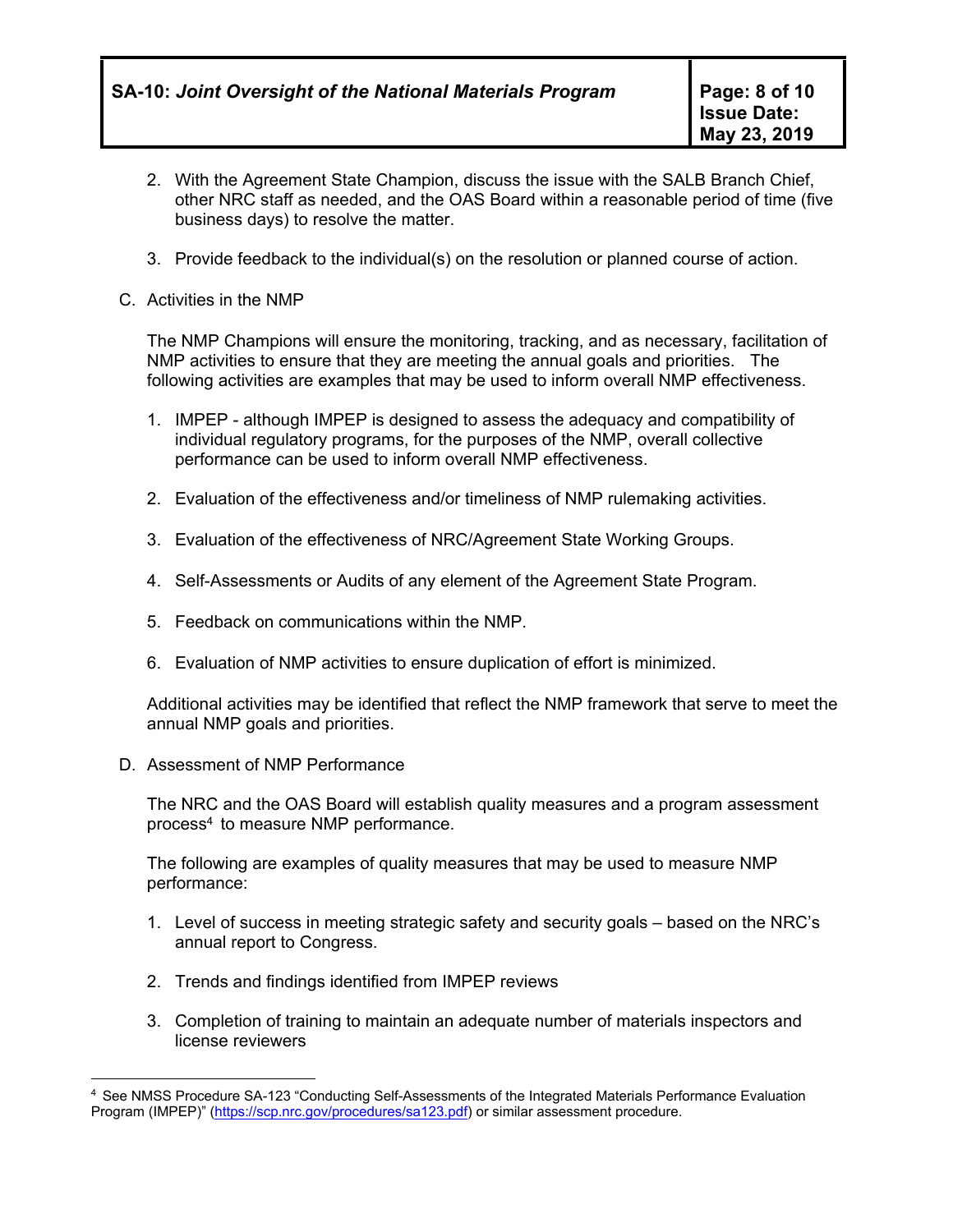- 4. Amount of the NRC and Agreement State staff time needed for the development of regulatory products
- 5. Timeliness of communication of information important to the NMP.
- 6. Identify the development of duplicate or overlapping regulatory products by individual agencies.
- 7. Event trends.

Additional quality measures may be identified that reflect the NMP framework that serve to meet the NMP goals and priorities.

E. Documentation of NMP Activities

The NMP Champions will ensure that written records of the NMP oversight program will be maintained in accordance with NRC policy and procedures. All documentation will be placed on the State Communication Portal to ensure transparency and openness to the NMP community. The following are examples of the documentation that will be maintained of NMP activities and results of quality measures.

- 1. Status of NRC/Agreement State activities contributing to the NMP.
- 2. Work products identified as NMP regulatory priority items.
- 3. NMP quality measures.
- 4. Results of program assessments
- 5. NMP goals and priorities.

Additional elements may be identified that reflect the NMP framework that serve to meet the NMP goals and priorities.

- F. Communications on the Status of the NMP
	- 1. Routine Communications
		- a. The NMP Champions will provide a status on NMP activities at the monthly NRC/OAS/Conference of Radiation Control Program Directors conference call.
		- b. The NMP Champions will ensure that a NMP webpage is maintained on the State Communication Portal.
	- 2. The NMP Champions should provide a report on the NMP to the NRC and Agreement States on an annual basis. The report can be either written or given as a presentation and made available on the State Communication Portal. The report should address, at